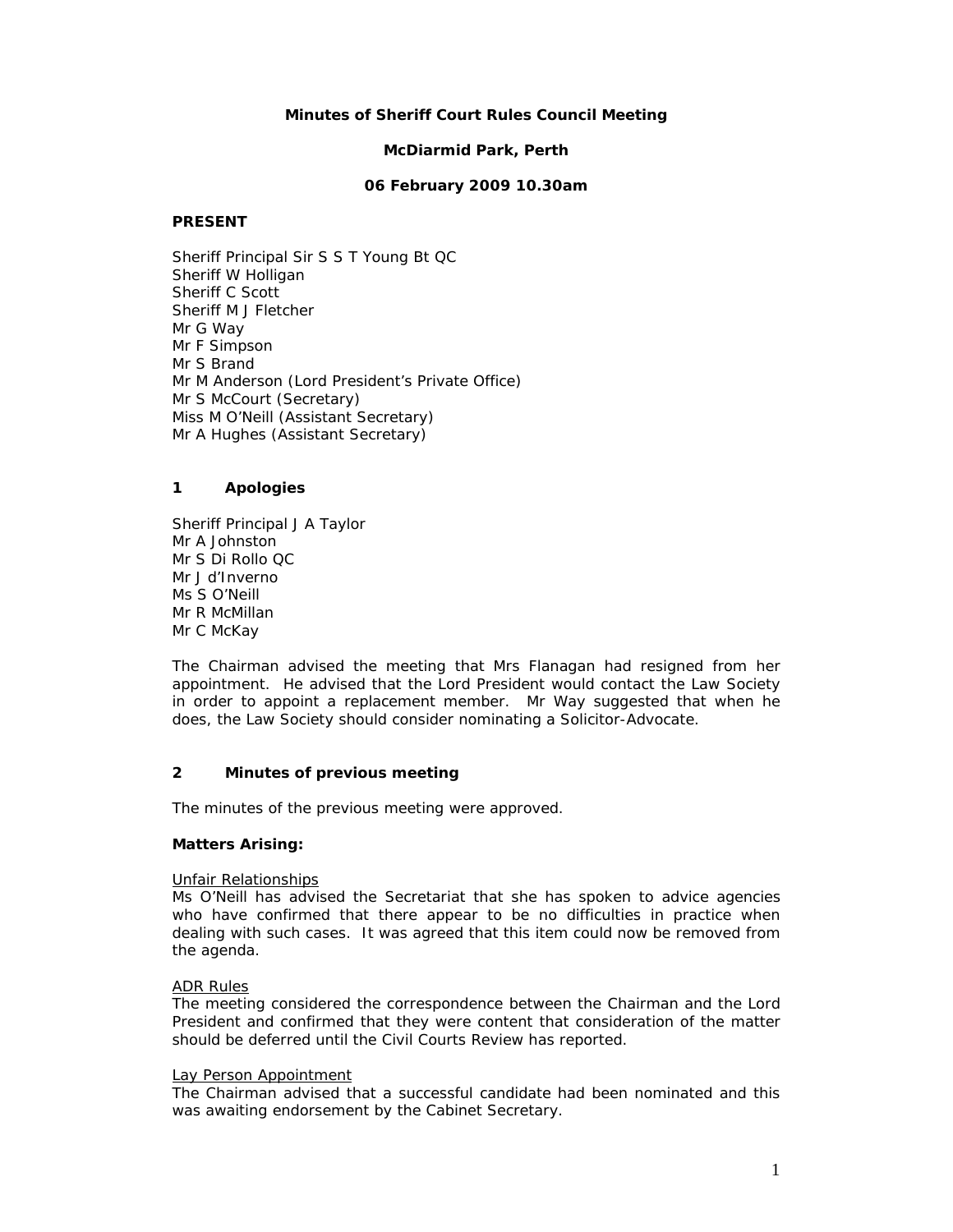#### Child Maintenance Rules 1997

The secretariat advised that a paper was still awaited from Mr McKay. It was agreed that this matter be continued until the next meeting. The Chairman advised that he was still to write to the Scottish Government in relation to the issues surrounding this matter.

### Action: Policy paper to be provided by Mr McKay for May meeting Chairman to write to Scottish Government to highlight issues

#### Public Health (Scotland) Act 2007

The secretariat advised that work is ongoing in relation to the drafting of forms and advised that a draft instrument should be available for the August meeting.

#### Bankruptcy and Diligence (Scotland) Act 2007

Sheriff Holligan advised that the small working group had met and considered the draft instruments in relation to the time to pay provisions and diligence as well as a new instrument in relation to money attachment. He advised that revised drafts have been instructed, which would require clearance by the Council in due course.

#### EOP and ESCP Regulations

The secretariat advised that the relevant rules were now in place. The meeting was advised that Regulations are awaiting being drafted to exclude applications being made to the Court of Session.

#### Policy Memoranda

The secretariat advised that this matter had been discussed with Susan Whiteford, Director of Communications for the Scottish Court Service. Ms Whiteford was of the view that, given the fixed target audience of those who would be interested in changes to rules and providing that they are adequately informed of these, a press release is unnecessary unless there is a particular subject matter which the Council considers is likely to be of significant interest. It was therefore suggested that the best way forward would be for the policy memoranda to be added to the Scottish Court Service website. The Council agreed to proceed on this basis, subject to any further comments from members not in attendance at today's meeting.

The secretariat sought clarification on the content of the policy memoranda. It was agreed that the aim of the memoranda was to explain miscellaneous rules changes. In relation to rules giving effect to larger pieces of legislation, it was agreed that all that would be required is an outline of the implications of the new rules, for example, "this affects…".

Mr Anderson advised the Council that the Lord President's Private Office had recently changed the style of the miscellaneous Acts of Sederunt by adding separate headings within the instrument. It was agreed that this was useful in identifying the relevant changes.

#### Ordinary Cause Personal Injury Rules

The Chairman advised that he still required to clear the draft rules. The Council considered whether a Practice Note would be necessary and agreed that in the first instance publicity of the rules changes would be required. It was agreed that the Chairman and Mr Simpson would look at this in further detail and report back to members.

The timescale for implementation was considered by the Council. The secretariat advised that Scottish Court Service require an 8-10 week lead-in time for their IT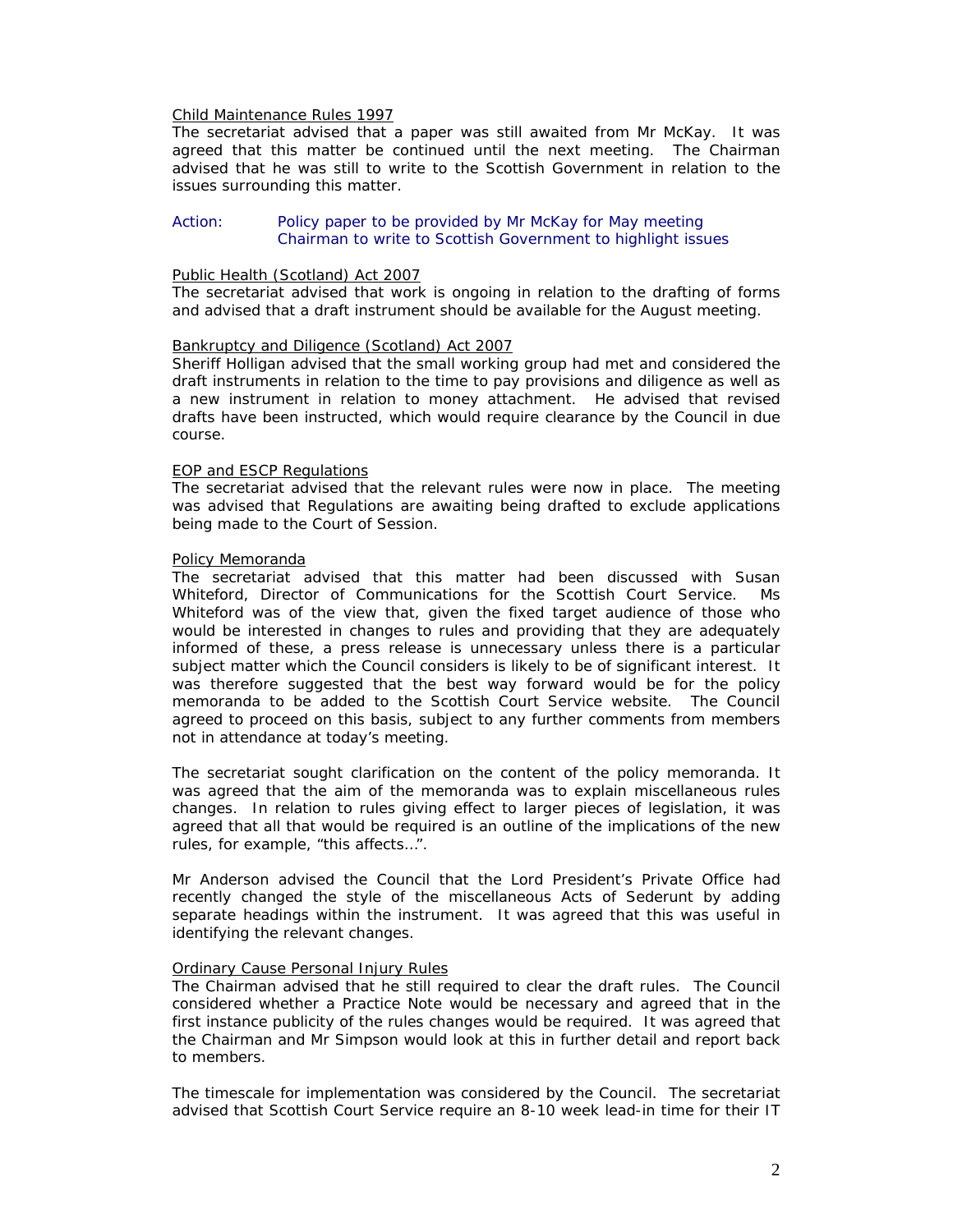systems. It was agreed that a three month lead-in time would be appropriate for all court users.

Action: Draft rules to be cleared by Chairman Chairman and Mr Simpson to consider publication of rules changes

# **3 Sheriff Court Bankruptcy Rules 2008**

The secretariat advised that the Accountant in Bankruptcy wishes to have further discussions with the Keeper, Scottish Court Service and those responsible with other public registers in order to share best practices. It was agreed that this matter be continued until the next meeting.

# **4 Counter-Terrorism Act 2008 – Foreign Travel Restriction Orders**

The Council considered the policy paper produced along with the relevant provisions of the Counter-Terrorism Act. The Council agreed that no form required to be prescribed for the granting of an order and confirmed that the details of the order should be contained within the final interlocutor and extract.

In relation to the variation, renewal and discharge of a foreign travel order, it was agreed that applications should be in similar terms to Rule 3.25.5 of the Act of Sederunt (Summary Applications, Statutory Applications and Appeals etc Rules) 1999, which relates to sexual offences prevention orders in terms of the Sexual Offences Act 2003.

It was agreed that no specific provision was necessary for the recording of evidence as the sheriff can always regulate the procedure by virtue of Rule 2.31 of the 1999 Rules.

The secretariat undertook to instruct the drafter in those terms.

# **5 Adoption (Scotland) Act 2007**

The Council considered the policy paper produced along with the draft Act of Sederunt and the drafter's note. The Chairman advised that there were ongoing discussions concerning the convention adoption order provisions, therefore, part 3 of the instrument required further amendment. The Council confirmed that they were content with general framework of the draft rules in relation to adoption orders and permanence orders.

The Council considered in detail the provisions in relation to application for leave. Following discussion, it was agreed that such applications should be a two stage process namely that the application should be considered by the sheriff without intimation and then if he was minded to grant the application then it should be intimated with the opportunity for parties to be heard. Further discussion ensued concerning whether the application should be by motion or initial writ and it was agreed that this should be considered further by the working group.

Consideration was given to the question whether, in the case of an application by a natural parent for contact post adoption, it would be necessary to provide for the process in the original adoption proceedings to be opened up. It was decided that this would not be necessary since the pleadings in the application for contact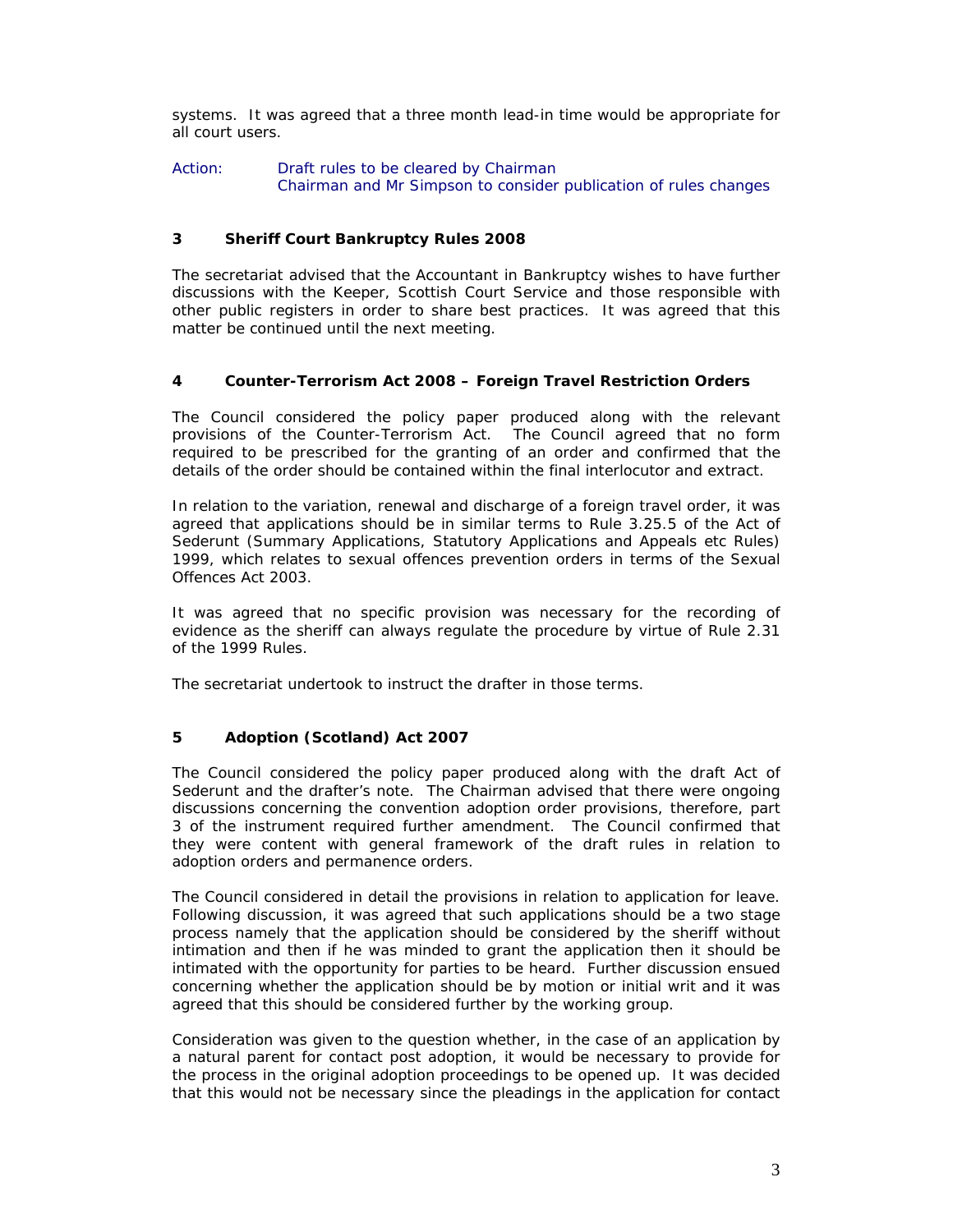would be sufficient to set the scene and focus the issues to be decided by the sheriff in that application.

Given the time constraints and the training implications, the Council agreed that the draft should be cleared by the Chairman in consultation with the working group. The Chairman advised that the working group was likely to meet at the beginning of March to consider the provisions in further detail.

The Council agreed to BAAF's request to use the current draft rules in order to commence the preparation of training materials on the understanding that what is available is only a draft and it may be subject to change.

The Council also considered whether it would be preferable for a Practice Note to be issued by Sheriffs Principal. It was agreed that it was best to gauge how the rules were operating in practice before reaching a decision on this.

### Action: Final draft to be cleared by the Chairman in consultation with the working group

# **6 Employment of Counsel**

The Council considered the policy paper produced along with the draft Act of Sederunt and the drafter's note. The Council also considered the correspondence received from the Law Society of Scotland and various members of the Society of Solicitor Advocates.

Following extensive discussion, the Council agreed to adjourn consideration of the matter until the Civil Courts Review has reported.

# **7 Joint IT Committee recommendations**

The Council considered the draft Act of Sederunt along with the drafter's note. The Council noted that the summary application rules would also require amendment to allow for the sheriff clerk to sign documents furth of his sheriffdom and the secretariat agreed to instruct the drafter accordingly.

The secretariat advised the Council that the intention was for the rules to include also provision for the issuing of decrees and/or extract decrees by electronic means, with sheriff officers being able to access an electronic gateway in order to verify independently the existence of a decree/extract decree.

The Council agreed in principle that they were content for such a provision to be made. The Council also considered whether the current definition of "extract" would require to be amended to allow for electronic transmission of extracts. It was agreed that this matter be continued until the next meeting to enable the secretariat to investigate this.

Action: Amendment to rules to be instructed Investigations to be made in relation to the definition of an "extract"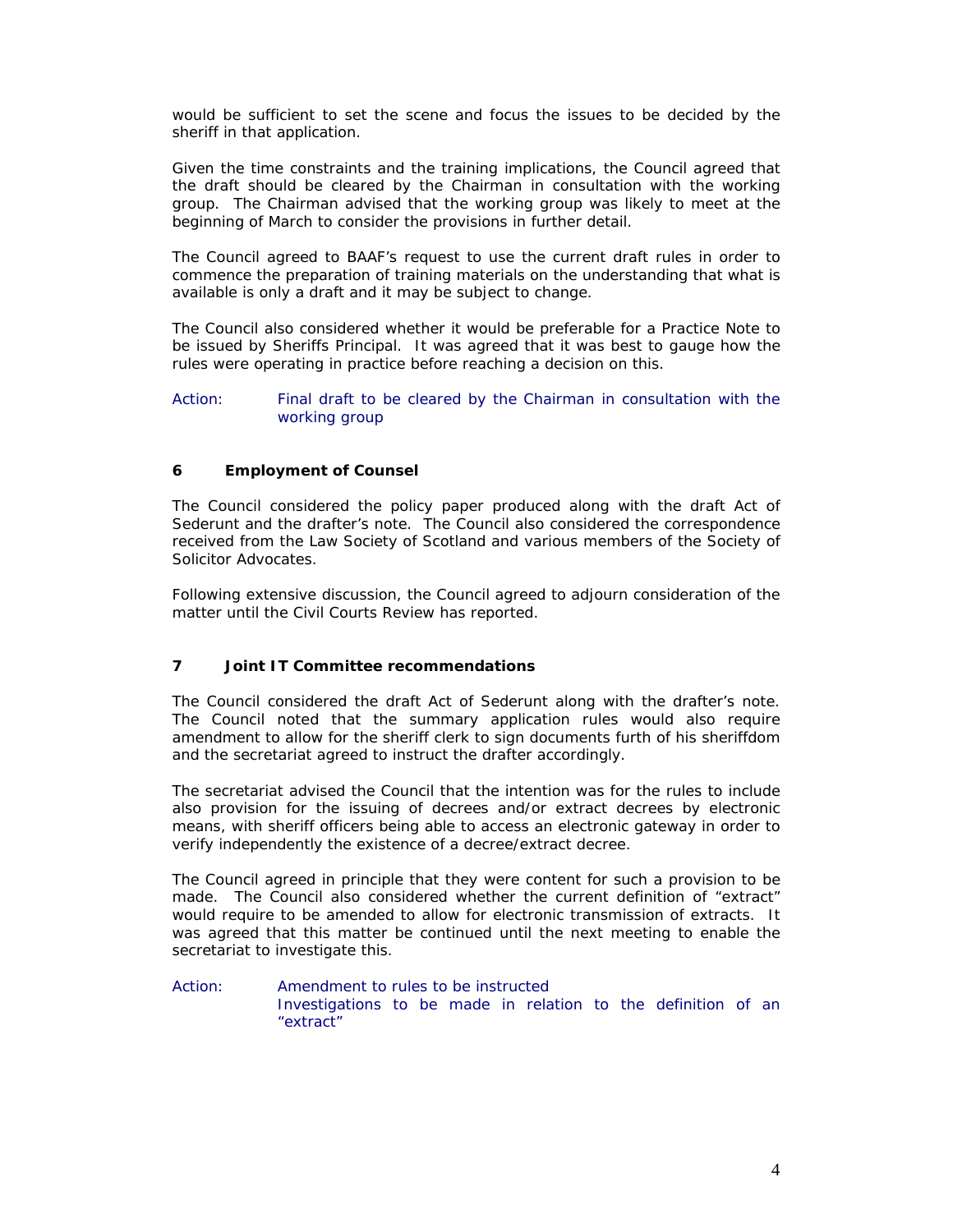# **8 Tribunals Courts and Enforcement Act 2007**

The Council considered the policy paper previously produced along with the relevant provisions of the Tribunals Courts and Enforcement Act and the correspondence from the County Courts in England. The Council was advised that there was no intention for rules to be made in relation to employment tribunals.

The Council confirmed it was content to proceed as previously agreed, namely:

- A compromise sum should be recoverable immediately; therefore no rules of court are required
- An application for declaration is to be made within 42 days from the date of the compromise
- An application is pending from the date on which it is lodged with the sheriff clerk until an extract of the final decision has been issued

The Secretariat undertook to instruct the drafter in those terms.

# **9 Association of Commercial Attorneys**

The Council considered the paper produced by the secretariat along with the paper prepared by the Chairman. Mr Anderson advised the Council that a separate Act of Sederunt would be made for each additional authority/scheme, which would specify the rights each authority/scheme confers. Mr Anderson agreed to distribute a copy of the relevant Act of Sederunt in relation to the Association of Commercial Attorneys to Council members once it had been made.

Following discussion, it was agreed that the Ordinary Cause Rules, Summary Cause Rules, Small Claims Rules and Summary Application Rules would all require to be amended to provide for members of such authorities/schemes to have rights of audience and/or to be able to prepare documentation.

It was agreed that the provisions in rules for expenses also require to be amended. Mr Anderson advised the meeting that the issue of expenses was currently under consideration by the Court of Session. Once this has been finalised, Mr Anderson agreed to prepare draft rules in the above terms. The Council agreed that this be cleared by the Chairman in due course.

Action: Mr Anderson to provide a copy of the Act of Sederunt conferring rights of audience Mr Anderson to prepare draft rules

# **10 Business Update**

The Council noted the progress on the items contained within the business update.

# **11 Draft Business Plan 2009/10**

The Council agreed to amend the entry in relation to the Draft ADR rules to reflect that action was pending recommendations by the Civil Courts Review. Thereafter the draft business plan was approved.